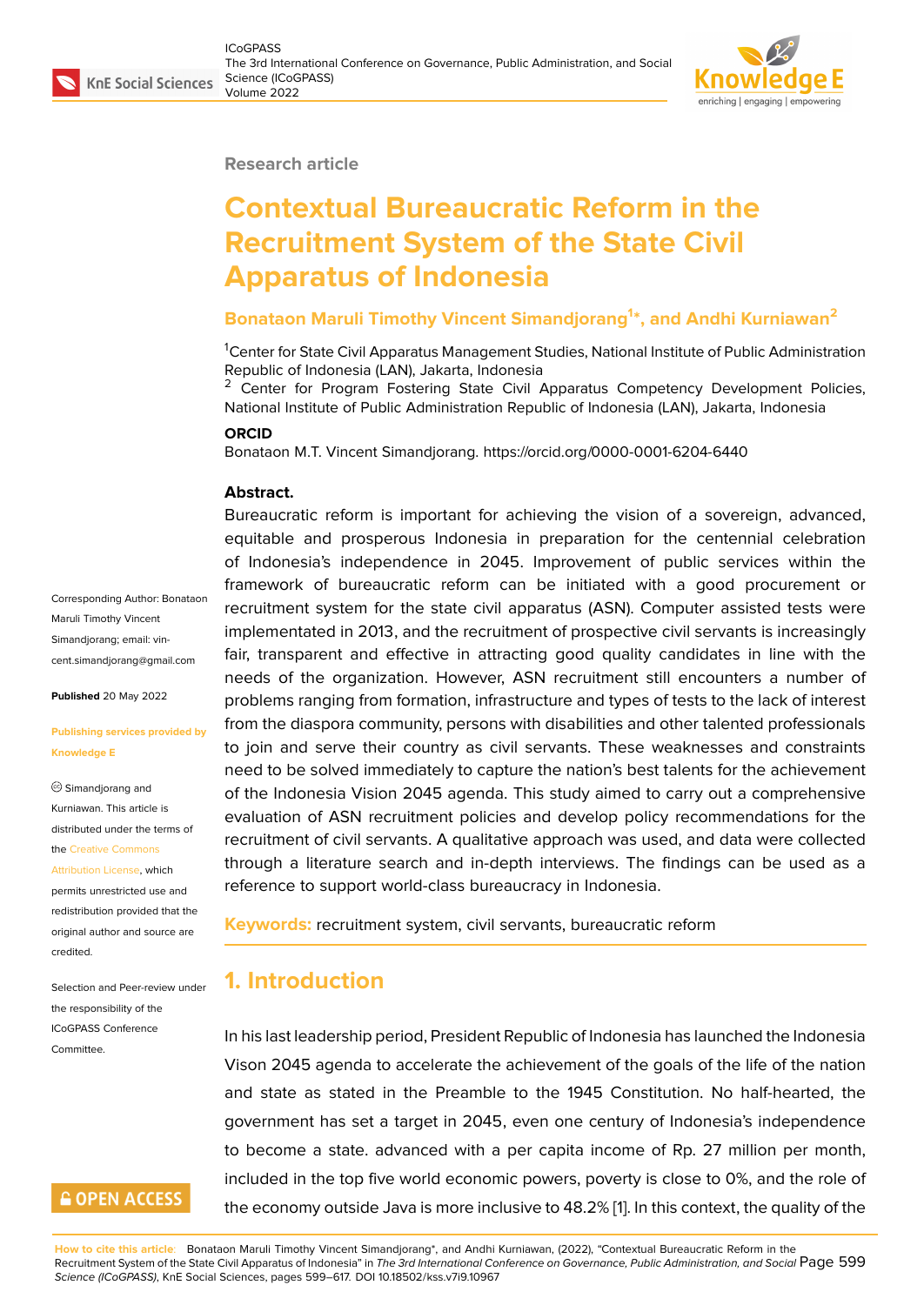state civil apparatus (aparatur sipil negara/ASN) is one of the main keys to realizing this grand vision. The problem lies in the not yet optimal quality of human resources (HR) that drive the bureaucratic machine. The government effectiveness index of Indonesia in 2019 is at 60.1 [2], far behind ASEAN neighbors such as Singapore, which is at 100 for the effectiveness of its government and indicators. Likewise with other global indicators such as competitiveness and ease of doing business, Indonesia is still lagging behind several countries [in](#page-16-0) the Asian region (Figure 1) [3] [4].

|                        | <b>Global Competitiveness</b><br>(2019) | <b>Ease of Doing</b><br><b>Business (2020)</b> | <b>Gov't Effectiveness (2019)</b> |
|------------------------|-----------------------------------------|------------------------------------------------|-----------------------------------|
|                        | $\frac{50}{64.60}$                      | $73 \overline{69.6}$                           | $73 \n0.18$                       |
| $\star$                | $66$ <sub>61.5</sub>                    | 70<br>69.8                                     | $\frac{86}{0.04}$                 |
| $C^*$                  | 1<br>84.8                               | $\overline{\mathbf{z}}$<br>86.2                | 2.22                              |
|                        | 5<br>82.3.                              | 29<br>78.0                                     | $15 \over 1.59$                   |
| $\bullet$              | $\frac{67}{61.4}$                       | 63<br>70.1                                     | 74<br>0.17                        |
| *)<br>Ranking<br>Score | $\frac{28}{73.9}$                       | $\frac{31}{77.9}$                              | $\frac{50}{0.52}$                 |

**Figure** 1: Indonesia's Ranking in the Global Order (WEF, 2019; World Bank, 2020; dan NRGI et al, 2020).

The implementation of the merit system in Indonesia emphasizes the development of HR to create a world class government. Meritocracy is a government that is managed by people who are selected based on their competencies. In this regard, the implementation of ASN management as stated in Law number 5 of 2014 concerning ASN plays a very important role in encouraging the formation of superior bureaucrats who are agile and competent. So far, there has been an assumption that the government sector gets second class candidates from the labor market, first class candidates who are superior talents prefer to work in other sectors, especially the private sector. In other words, the government in recruiting first class candidates competes very closely with the private sector [5].

Implementation of computer assisted test (CAT) in 2013, civil servant candidates (calon pegawai negeri sipil/CPNS) recruitment is more fair, transparent, and able to attract [AS](#page-16-1)N with better basic quality, more in line with the needs of the organization. CAT was selected as the Top Ten Global Public Sector Performance [6]. However, there are still a number of problems and policy inconsistencies in CPNS recruitment including committees, planning, servers, score scores, passing grades and rankings, collaboration between agencies [7] [8]. In 2018, the government even changed [th](#page-16-2)e passing grade policy to ranking because there were only 175 thousand applicants who were declared to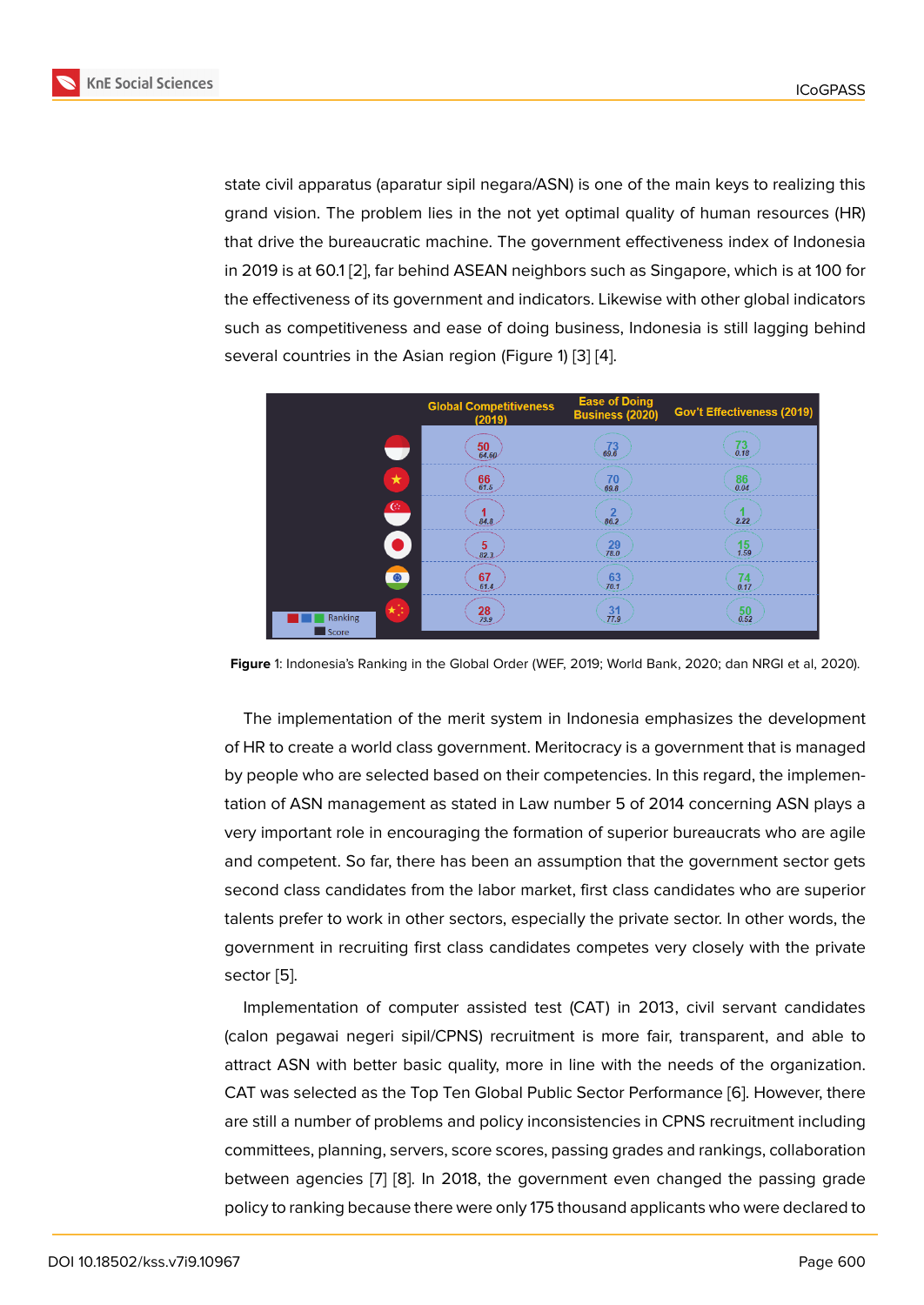have passed the passing grade at the basic competency selection (seleksi kompetensi dasar/SKD) stage out of a total of 238 thousand formations opened. Ironically, the passing grade for SKD CPNS in 2019 was even lowered. Affirmative formations to recruit diaspora communities, Papuan children and persons with disabilities have also not been fully fulfilled. In table 1 it can be seen that of the 102 diaspora formations opened in 2019, only 17 people were applied for [9]. The redistribution of ASN in the frontier, outermost and least developed areas (daerah terdepan, terluar dan tertinggal/3T) is also a problem in the context of accelerating public services to all corners of the archipelago.

| <b>TYPE</b>                              | <b>FORMATION APPLICANT</b> |           | <b>THE</b><br><b>ALL</b><br>PASS<br><b>SELECTIONS</b> |
|------------------------------------------|----------------------------|-----------|-------------------------------------------------------|
| Diaspora                                 | 102                        | 17        | 37                                                    |
| The Best Gradu- 4.311<br>ate (Cum Laude) |                            | 23.179    | 3.971                                                 |
| Persons<br><b>Disabilities</b>           | with 2.574                 | 1.865     | 2.158                                                 |
| People of Papua 442<br>dan West Papua    |                            | 3.927     | 337                                                   |
| Cyber-skilled                            | 682                        | 2.165     | 677                                                   |
| General<br>Applicant                     | 142.260                    | 4.166.065 | 131.595                                               |
| <b>Grand Total</b>                       | 150.371                    | 4.197.218 | 138.775                                               |

Table 1: Filling in the Formation in CPNS Recruitment for Fiscal Year 2019.

Source: State Civil Service (Badan Kepegawaian Negara/BKN), 2021

Bureaucratic reform is important to carry out in order to achieve the vision of a sovereign, advanced, just and prosperous Indonesia in 2045. Bureaucracy is the main foundation of national development in its function as planners, actors and supervisors of policies and implementers of public services. However, the reality on the ground, in Figure 2 shows that the distribution of JF technical functional positions ( JF) that support regional superior potential and national priorities such as tourism and the processing industry is also still very lacking, for example only 0.27% of ASN in Bali and Nusa Tengg[ar](#page-3-0)a with a background tourism background, and only 0.06% in Sumatra with a manufacturing industry background [10]. Of the 4.16 million ASN people, 39% are filled by administrators. Meanwhile, technical functional positions ( jabatan fungsional/JF) other than teachers, lecturers and health workers, only reached 6.18%.

Recruitment is an essential proc[ess](#page-17-0) in an organization both in the private sector and the public sector (government) to obtain quality HR. Quality HR will determine the success of the organization in achieving its goals. The success of the government can be determined by its ability to recruit employees [11]. The process of recruiting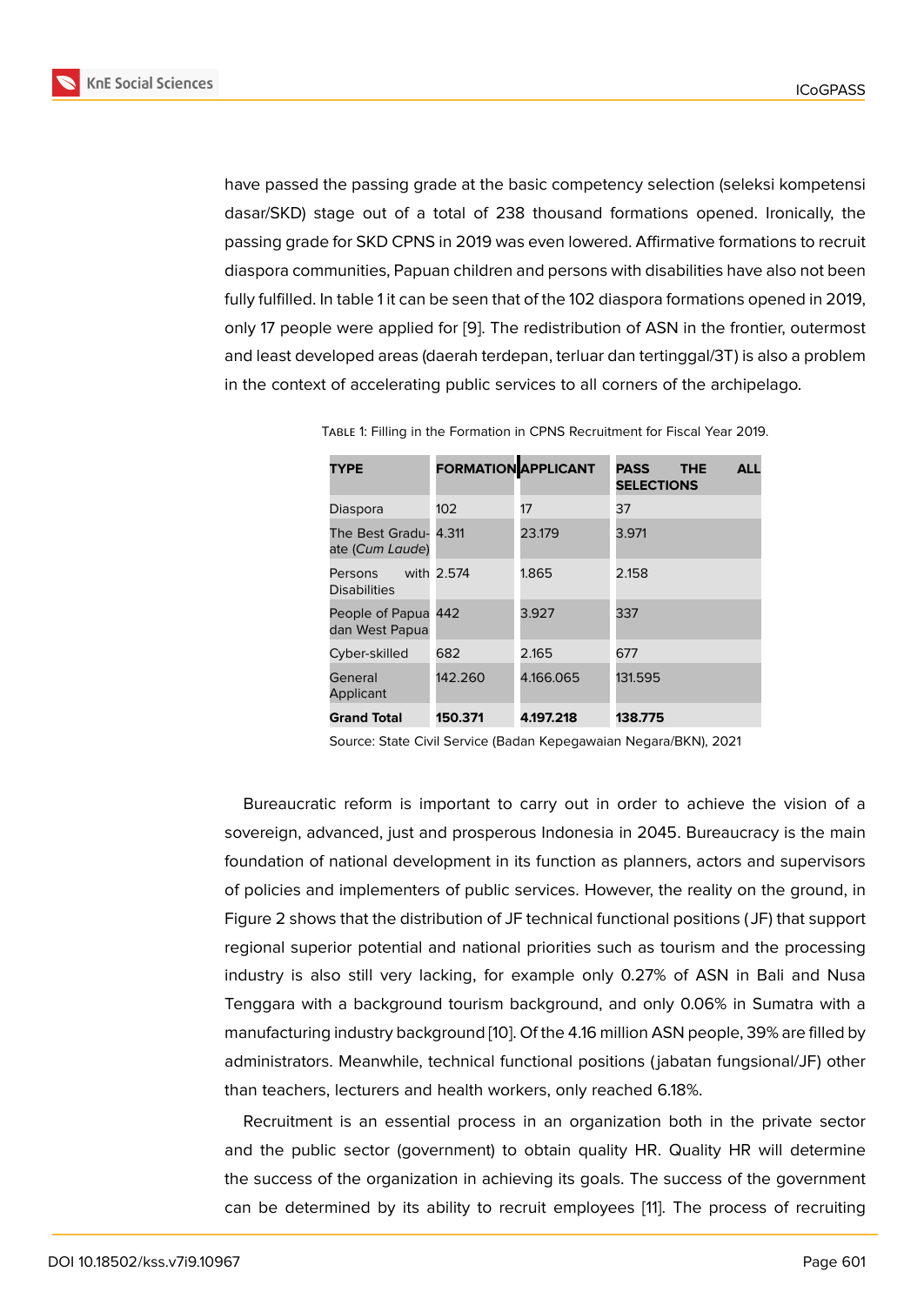

<span id="page-3-0"></span>**Figure** 2: Percentage of Technical Positions in Leading Regional Sector (Bappenas, 2019).

qualified employees in government institutions is a crucial process that can determine the quality of public services and improve government performance [12]. Skilled and highly motivated ASN is an important determinant of effective governance. How does the government recruit the best ASN candidates (CASN) with integrity? Various approaches to recruitment through: career and position oriented systems; [me](#page-17-1)asuring knowledge versus competence; screening of applicants through written or oral tests; and recruiting junior and senior level civil servants. It also compares the advantages and disadvantages of centralized and decentralized recruitment processes [13].

Contextual bureaucratic reforms that are focused, inclusive and oriented to the public interest also need to be reorganized, starting with improving ASN recruitment that is more transparent, fair and non-discriminatory. Despite all the complexity and r[igid](#page-17-2)ity in its implementation, the application of CAT is an achievement that needs to be appreciated. The instruments used today tend to encourage candidates to do the exercises as they were when they were about to enter college. Therefore, it is not surprising that in many places there are sellers of training services regarding the recruitment of civil servants. As a result, many who are accepted as CPNS are those who are trained to work on questions such as those used to measure the basic competency selection (SKD). The selection instrument for ASN candidates needs to be improved continuously so that it can truly measure the quality of candidates, especially in terms of integrity, technical competence, and socio-cultural suitability, so that it will be able to produce a new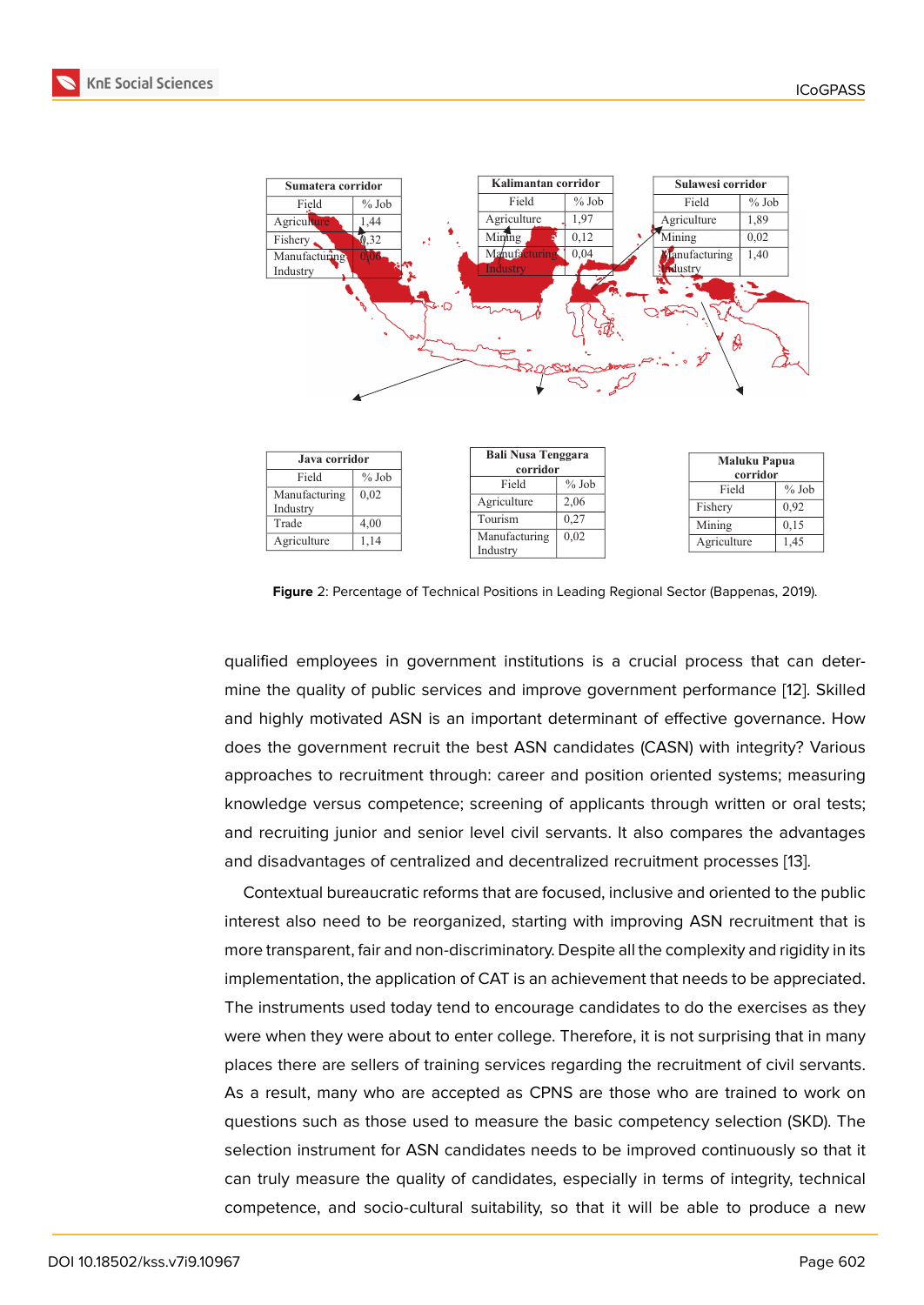generation of ASN employees who are reliable and able to answer global challenges and achieve agendas. development priorities [14].

The government has pushed for a policy direction to strengthen the implementation of merit-based ASN management formulated in the 2020-2024 national medium-term development plan [15], with two strategies to [be](#page-17-3) implemented, namely: (1) implementation of ASN national talent management; and (2) increasing the professionalism of ASN. One of the things that indicate the continued implementation of the merit system in professional ASN [man](#page-17-4)agement is a good ASN candidate recruitment system to support talent management. It is expected that each agency will have a cadre of professional ASN, which is arranged based on the qualifications, competencies, and performance required for the position in question. Thus, the continuity of the organization will be guaranteed because of the availability of reliable candidates for leaders whenever needed. That is, when employees enter retirement, the layers below are ready to replace vacant positions left by previous officials.

The recruitment of ASN candidates is an important part of the upstream talent management process in the public sector, namely preparing future leaders in the bureaucracy [16]. Future leadership cadres need to be prepared, so that there are no vacant positions when the official concerned has to resign from his position for various reasons, including entering the retirement age limit. Employment vacancies can interfere with [or](#page-17-5)ganizational performance. The talent management process includes important components, one of which is talent acquisition, including: analysis of talent needs as an early stage to determine the ratio of positions that will be vacant and the number of talent needs, and identification of talents by considering employee profiles. An employee must go through a number of assessments to become an ASN candidate.

To get to a world-class bureaucracy that is ready to face the industrial era 4.0 with ASN who are professional, competitive, have integrity, and serve, breakthrough steps are needed, starting from improving planning, procurement/recruitment to other key elements that will attract the best talent. What this nation has is competency development, performance appraisal and discipline, career development, to the provision of remuneration in the form of salaries, benefits, protection, pensions, and old-age benefits, hereinafter referred to as the 6Ps of ASN Management [17].

A survey for 23,000 ASN in ten developing countries identified four reforms that had a positive impact on directing a bureaucracy filled with ASN that was more motivated, committed, satisfied, performing, and ethical [18]. The four refor[ms](#page-17-6) to make the civil service work must be based on a recruitment system that has the following principles: (1) depoliticization of ASN recruitment; (2) limiting nepotism in ASN recruitment; (3)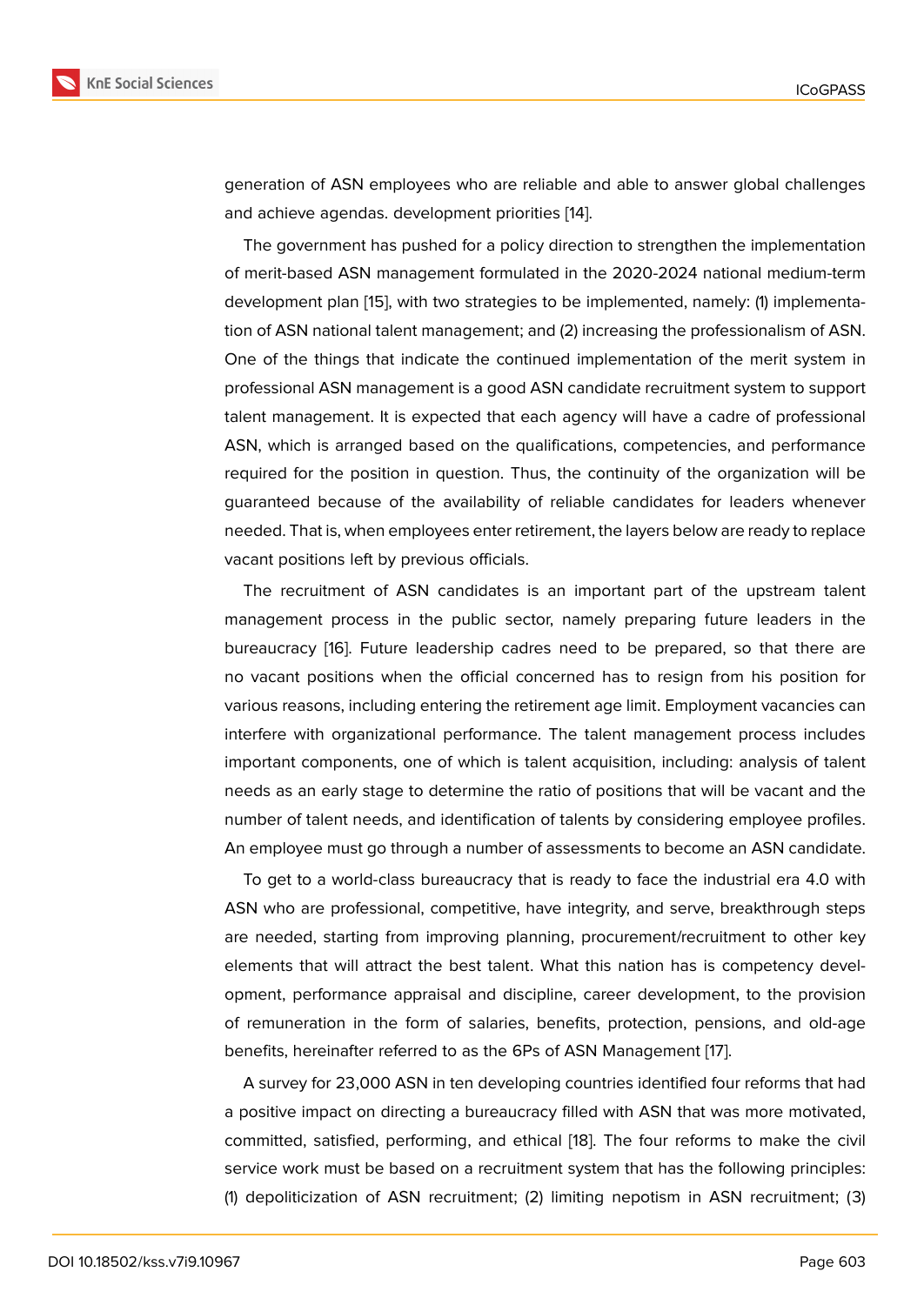ensure that aspects of competence and performance become the main elements in the certainty of ASN careers; and (4) appropriate remuneration levels for recruiting highly motivated and high performing ASN.

This is different from the empirical research to find out the people's motivation to join ASN in Romania [19]. Furthermore, the results obtained that the key factors (high and very high influences) are leadership style, working environment conditions, type and job description, independence at work, and work security. While other additional factors are opportunities for [edu](#page-17-7)cation/training, environmental benefits, career development, and level of income/welfare. Furthermore, with different types of respondents, namely the perception of the motivation of private employees when offered to work in the public sector as ASN in Belgium [20]. From the survey results, it is found that the characteristics of work, leadership, career and affiliation have a positive correlation in motivating employees to become ASN. Concentration of authority and rigidly structured work patterns have a negative imp[act](#page-17-8) on employee motivation to work in the public sector. Uniquely, the salary itself is not the main source of motivation for them.

In order to achieve the Indonesia Vision in 2045, institutional development with the strengthening of the bureaucracy is one of the main agendas. In addition to the institutional structure, governance, of course, there must be human resources for state civil servants who are professional and with integrity to be able to carry out their functions as implementers of public policies, public servants and glue and unify the nation. Specifically related to the procurement of ASN, there are a number of problems. Becoming an ASN is part of the job market and is still an annual event that is targeted by many people as Indonesian Dream, especially the productive workforce (fresh graduates). However, from a talent management perspective, we have not been able to fully capture top talent from both the diaspora and domestic professionals. Likewise with other affirmative groups such as persons with disabilities and 3T areas which still lack inclusive involvement in contributing to developing the country. This study aims to evaluate the implementation of the CASN recruitment policy, identify the determinants of the affirmative group to join the ASN; and provide policy recommendations to strengthen the CASN recruitment system that is in line with the dynamics of bureaucratic change in supporting the achievement of the Indonesia Vision 2045 agenda.

### **2. method**

This study uses a qualitative approach including investigation, understanding, and explanation of the evaluation of CASN's recruitment policies so far, and the determinants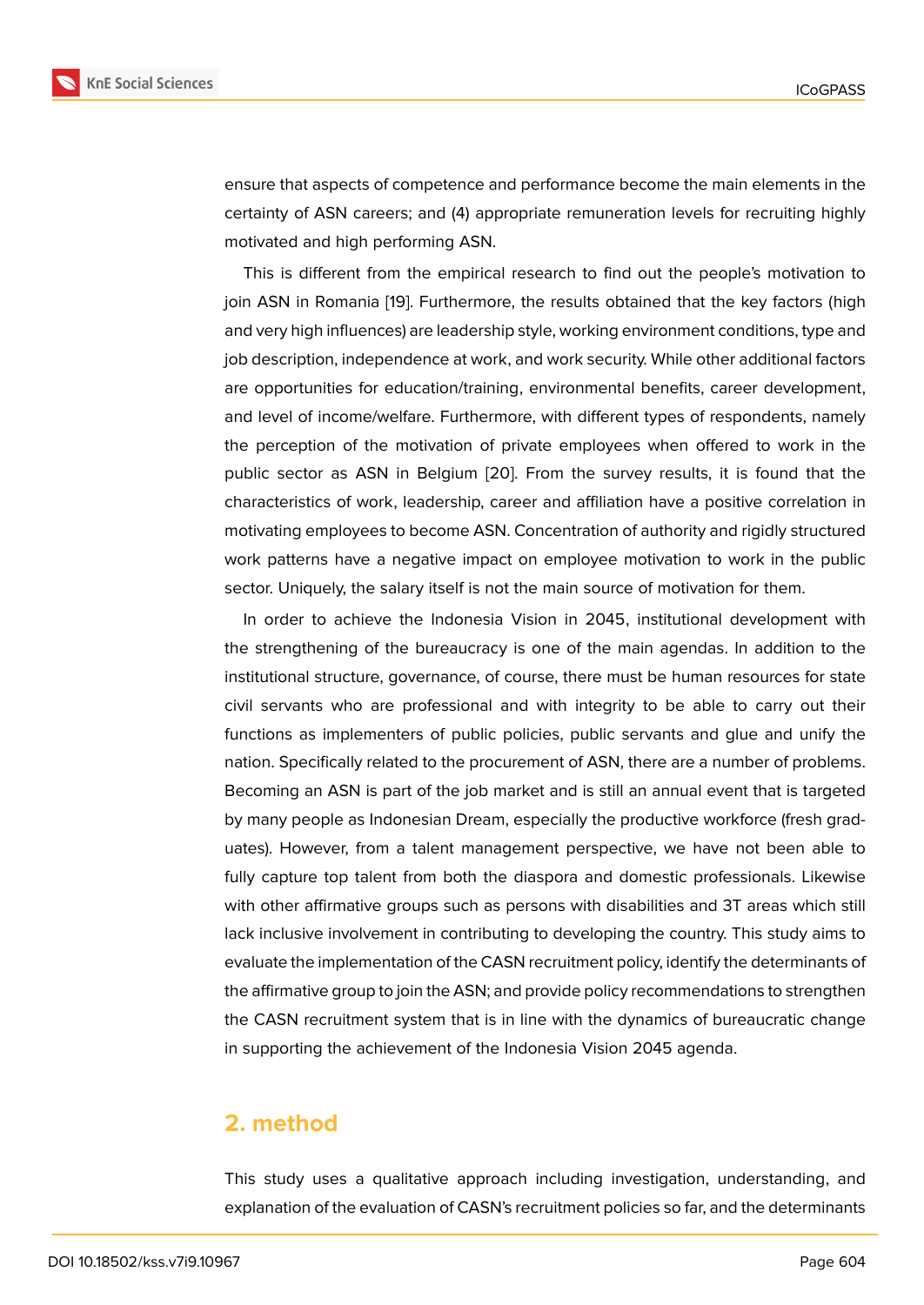of public perceptions of CASN recruitment policies, especially perceptions of community groups who will fill affirmative formations such as diaspora, and persons with disabilities. Comparative studies were also carried out by comparing recruitment models carried out by domestic and/or foreign institutions [21]. Data and information were collected through focus group discussions (FGD) and interviews with key informants who have knowledge and competence in accordance with the research objectives. Some of the key informants involved were: (a) the National CASN [Sel](#page-18-0)ection Committee Team, namely: the Ministry of Administrative Reform and Bureaucratic Reform (KemenPANRB), and the State Civil Service Agency (BKN); (b) the State Civil Apparatus Commission (KASN); (c) Ombudsman (ORI); (d) Affirmation groups such as: Association of Indonesian Persons with Disabilities (PPDI), Indonesia Diaspora Network (IDN); (e) and personnel HR management and policy experts; (f) Local Government; and (g) Central Bank of Indonesia (BI) and the World Bank. A desk study was also carried out to obtain supporting data and information from valid and reliable sources.

# **3. RESULTS AND DISCUSSION**

### **3.1. CASN Recruitment Policy Overview**

In the past, CPNS recruitment was heavily criticized because of fraud and corruption, collusion and nepotism (KKN) practices throughout the recruitment process. However, the impetus for bureaucratic reform that appeared in the 2010s and the merit system in early 2014, 'forced' the implementation of information systems in government administration, including in the recruitment of civil servants. BKN has built an information system for CPNS selection, namely the State Civil Apparatus Candidate Selection System (SSCASN). SSCASN is an ASN candidate application portal. SSCASN as a new way of recruiting prospective CPNS and government employee with work agreement (calon pegawai pemerintah dengan perjanjian kerja/CPPPK) [22].

However, in the course of implementing the CASN selection with the CAT system, there are still a number of challenges and problems including: (1) infrastructure constraints in several areas (electricity and internet netw[ork](#page-18-1)); (2) data that has not been integrated and standardized makes the verification process difficult; (3) the use of a large enough budget in each implementation; and (4) control of the implementation of the technical competency selection (SKB) has not been maximized, especially in terms of transparency. The issue of the CASN procurement is important because the recruitment of employees is an entry point for the development of the quality of ASN in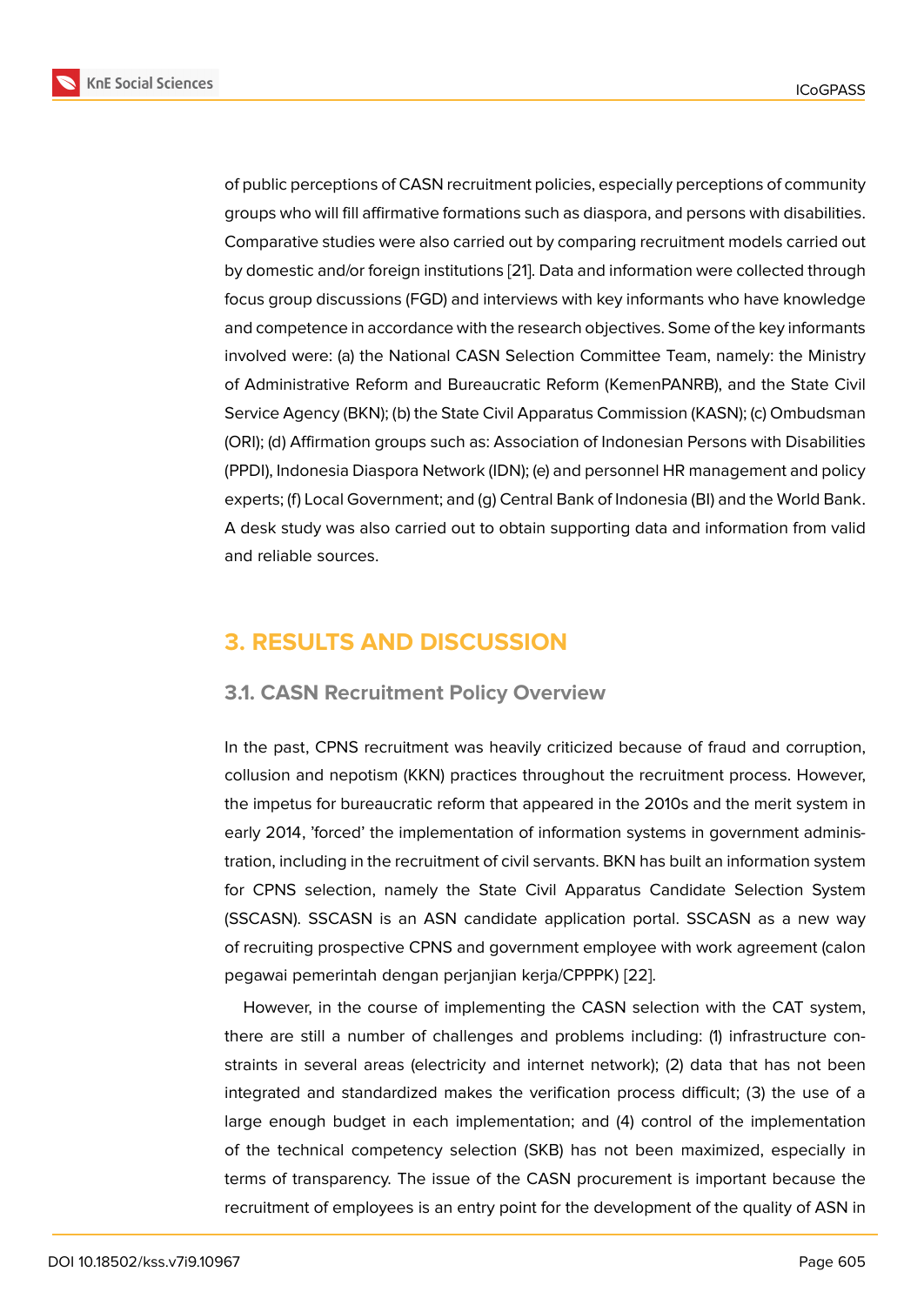the future. If the intake is good, it is hoped that it will improve the quality of ASN in the future, and in the long term it will have an impact on public services to the community. On the other hand, if the incoming employee is not good enough because it is through a spoil system, for example, it is difficult to expect the realization of quality ASN.

Recruitment in the CAT era has been routinely carried out since 2013. In 2021, there are 74,625 formations in central agencies and 632,997 formations in regional agencies, which are divided into 66,070 for ministry/institutional formations and 8,555 formations in 8 official schools. Meanwhile, for regional agencies, it is divided into 139,018 for provincial governments (34 provinces) and 493,979 (495 regency/municipal governments). 2021 become a record in the history of bureaucracy in Indonesia, because of large and massive scale of recruitment of CASN about 1.3 millions [23].

| Agency   | <b>Number of Needs</b> | <b>Determination</b><br>Amount | <b>Description</b>                                                                                         |
|----------|------------------------|--------------------------------|------------------------------------------------------------------------------------------------------------|
| Central  | 83,669                 | 74,625                         | 66,070 (on min-<br>istries/institutions/<br>K/L); 8,555 (8<br>government<br>official school)               |
| Regional | 1,191,718              | 632,997                        | 139.018<br>(on<br>34 —<br>provincial<br>qovernment);<br>493,979 (on 495<br>regency and city<br>qovernment) |
| Total    | 1.275.387              | 707.622                        |                                                                                                            |

|  | TABLE 2: Progress of Determining CASN Needs in 2021. |
|--|------------------------------------------------------|
|--|------------------------------------------------------|

Of the 707,622 formations, there were 531,076 formations for teachers, 20,960 formations for non-teacher CPPPK, and 80,961 formations for CPNS. The question is whether the formation will be fulfilled? What if it cannot be fulfilled and how to fulfill it? Then, what improvements can be offered for future CASN procurement (not just 2021)? Most of these questions have been answered with the issuance of regulation of Ministry of State Administrative and Bureaucratic Reform (PermenPANRB) number 27, 28, 29 of 2021, but some others have not been revealed to the surface.

Procurement or recruitment is essentially a process of determining and attracting applicants who are able to work in a organization. This process begins when applicants are sought and ends when their applications are collected. The result is a collection of prospective new employee applicants to be selected and selected. In addition, recruitment can also be said as a process to get a number of qualified human resources to occupy a position or job in a organization.

Source: KemenPANRB (2021)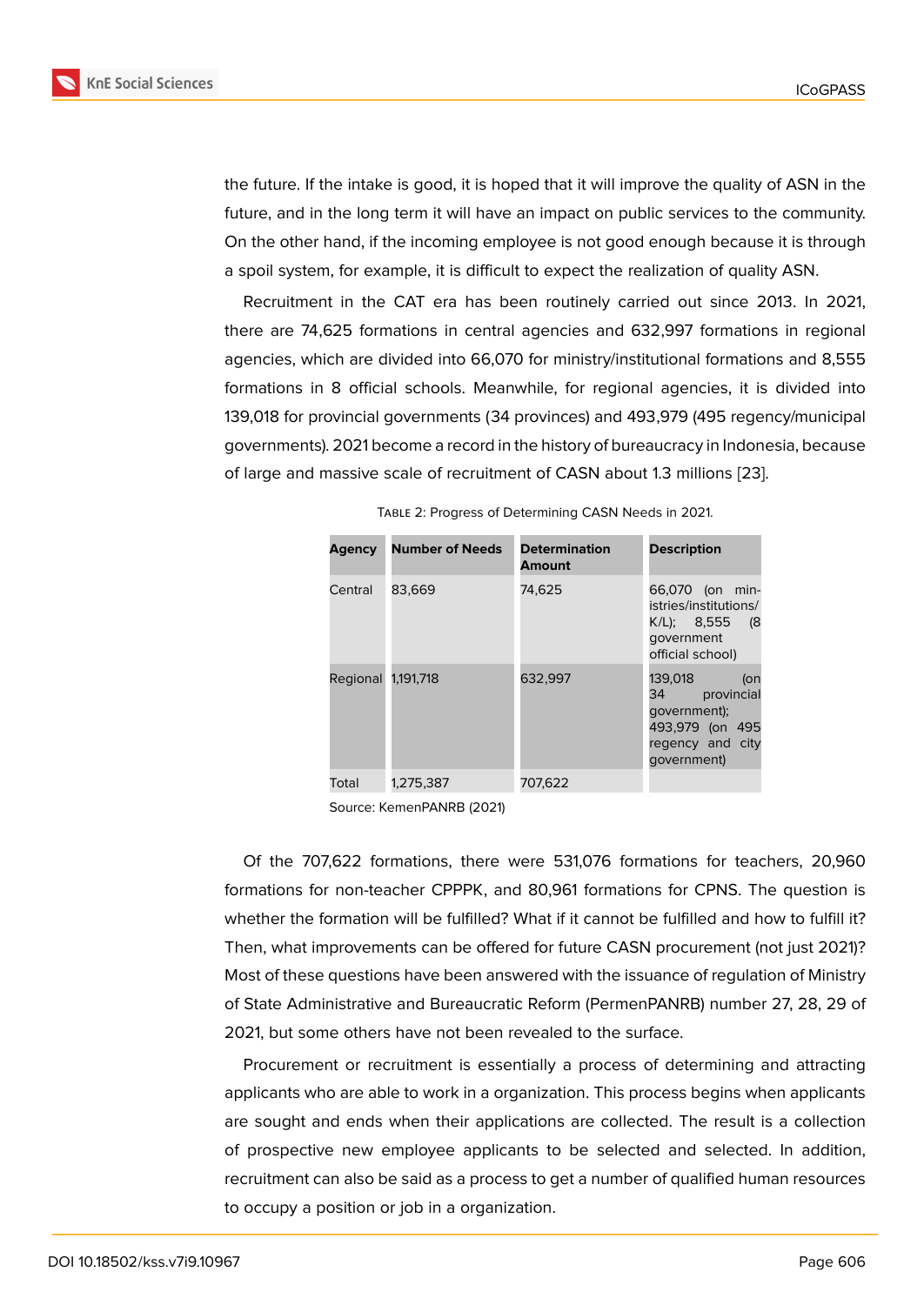**KnE Social Sciences** 



### **3.1.1. Recruitment of CPNS**

Furthermore, Article 2 of PermenPANRB 27/2021 states that the purpose of procurement of civil servants is to obtain civil servants who: (a) have personal characteristics as public service providers; (b) capable of acting as an adhesive for the unitary state of the Republic of Indonesia; (c) have high intelligence for capacity building and organizational performance; and (d) have the skills, expertise, and behavior in accordance with the demands of the position (Article 2 PermenPANRB 27/2021). Procurement of civil servants includes planning, announcement of vacancies, applications, selection, announcement of selection results, appointment of prospective civil servants and a probationary period of prospective civil servants, and appointment to become civil servants (Article 22 PermenPANRB 27/2021).

Planning for CPNS procurement at least consists of a procurement schedule and infrastructure and facilities for CPNS procurement. The CPNS procurement schedule is prepared by each agency with reference to the national schedule. The selection committee of each agency adjusts to the national procurement schedule. The agency committee, after the implementation of national recruitment, is only tasked with carrying out part of these stages. This condition is sometimes described as a 'reduction in the role' of personnel managers in agencies, especially in the regions. This is as stated by the Secretary of the Serang Regency as follows: "in this CAT mechanism we are only 'onlookers' because we cannot be directly involved in the CPNS selection process. But yes, we admit this is very good for building a merit system in the future. Don't be a child of an ordinary employee, even if the child of the Regency Secretary and President does not pass (the SKD test), he/she cannot continue the next stage." This condition is in line with the statement by the Deputy for Personnel Information Systems at BKN, that one of the differences between the old and new recruitment models is the excellent transparency of the process and the public can even monitor the results of SKD scores directly (live scoring). On the other hand, the recruitment of prospective civil servants is more periodic and becomes an annual event. It has not become a regular and periodic recruitment according to the dynamic needs of the government.

Furthermore, related to the provision of infrastructure and procurement facilities, most of the problems are in the presence of minimal computer facilities. So this is often a problem in the implementation of the selection. The same thing was acknowledged by academics at the University of Sultan Ageng Tirtayasa (Untirta) Serang, that the lack of infrastructure and facilities for the procurement of civil servants should be a concern of the government to build a special building for the purpose of implementing the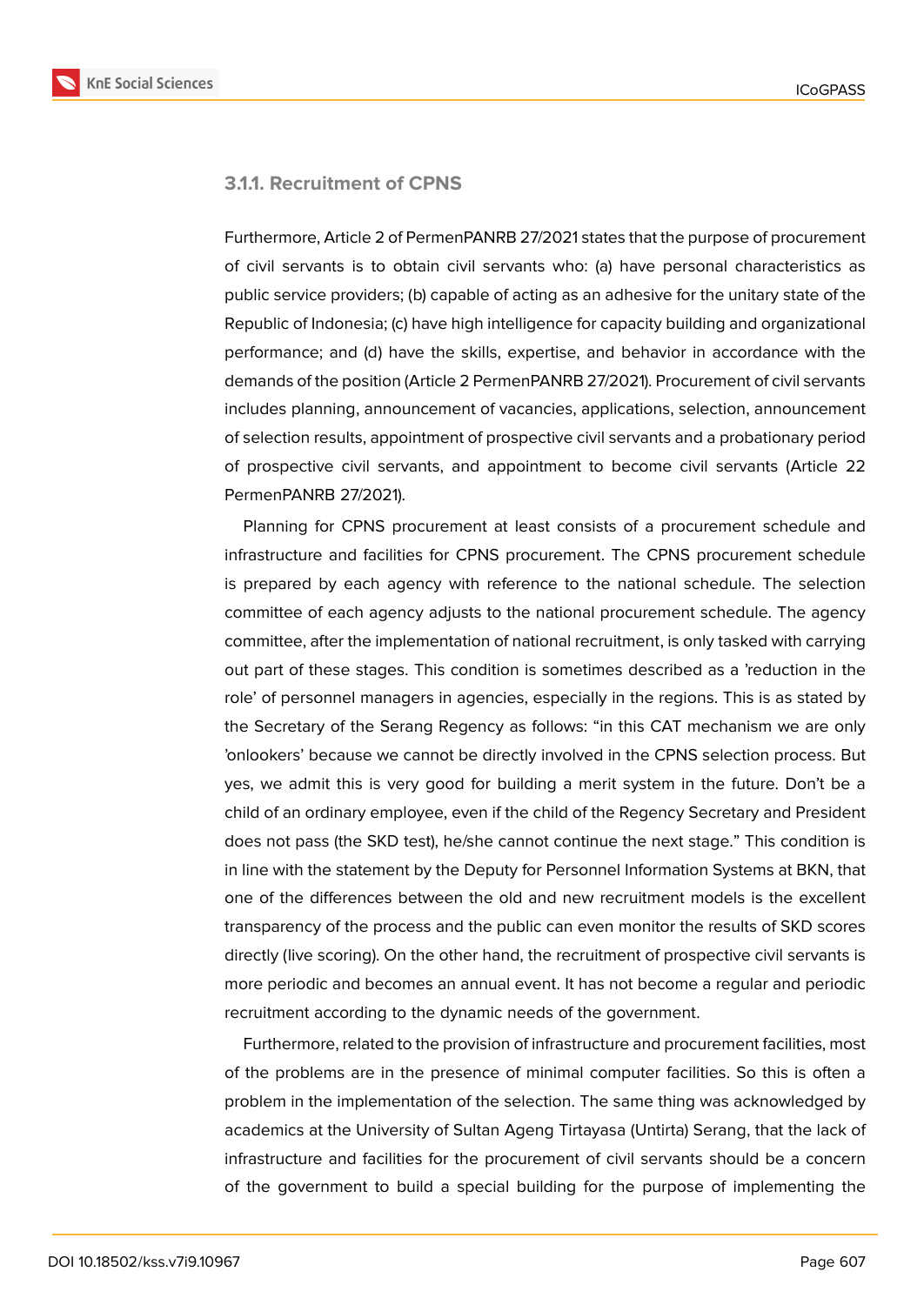

procurement of civil servants, in this case the basic competency test and the field of using special buildings and computers. Of course, these properties can also be used for other purposes when not used in the context of SKD and SKB.

In addition to physical infrastructure, in this procurement planning the agency committee also provides official helpdesk/call centers/social media, determination of special needs positions, grouping of positions, and preparation of additional SKB guidelines. Regarding the determination of special needs positions, it includes positions for the best graduates/cum laude, diaspora, persons with disabilities, and Papua and West Papuan men/women for Central Agencies and for 'minus' Regional Agencies for the category of Papuan and West Papuan men/women.

|    | Agency   | <b>Special Needs Position</b>                                                                                                                                                                                                                                                                     | <b>Description</b>                                                                                   |
|----|----------|---------------------------------------------------------------------------------------------------------------------------------------------------------------------------------------------------------------------------------------------------------------------------------------------------|------------------------------------------------------------------------------------------------------|
|    | Central  | Cum laude 10%                                                                                                                                                                                                                                                                                     | If K/L "X" has a formation<br>of 100, then the need for<br>civil servants cum laude is<br>10 people. |
|    |          | Diaspora (according to the needs of Researcher, lecturer, policy<br>the organization)                                                                                                                                                                                                             | analyst, engineer                                                                                    |
|    |          | Disability (2% or less than 2%)                                                                                                                                                                                                                                                                   |                                                                                                      |
|    |          | Local people of Papua and West If the K/L "X" has a formation<br>Papua $<$ 200 formations = 1 require- of 250 then the need for<br>ment 201-1,000 formations (2 needs) local civil servants of Papua<br>1,001-2,000 formations (3 needs) and West Papua is 2 people<br>>2,001 formation (4 needs) |                                                                                                      |
| 2. | Regional | Cumlaude                                                                                                                                                                                                                                                                                          | Adaptable                                                                                            |
|    |          | Diaspora                                                                                                                                                                                                                                                                                          | Adaptable                                                                                            |
|    |          | <b>Disabilities</b>                                                                                                                                                                                                                                                                               | Adaptable                                                                                            |

Source: PermenPANRB 27/2021

According to the International Organization of Migration, diaspora are emigrants and their descendants who live abroad which are not their place of birth and not their ancestral country, either permanently or temporarily, but still maintain close relations with their country of origin. Meanwhile, according to Presidential Decree 76/2017, diaspora are Indonesian citizens who live and/or work in the local country; foreigners who are ex-Indonesia citizens; foreign national children of former Indonesian citizens; Foreigners whose biological parents are Indonesian citizens. Meanwhile, according to PermenPANRB 27/2021, what is meant by diaspora are Indonesian citizens who have a valid Indonesian passport and reside outside the territory of the Republic of Indonesia and work as professionals in their fields as evidenced by a letter of recommendation from the place concerned. year.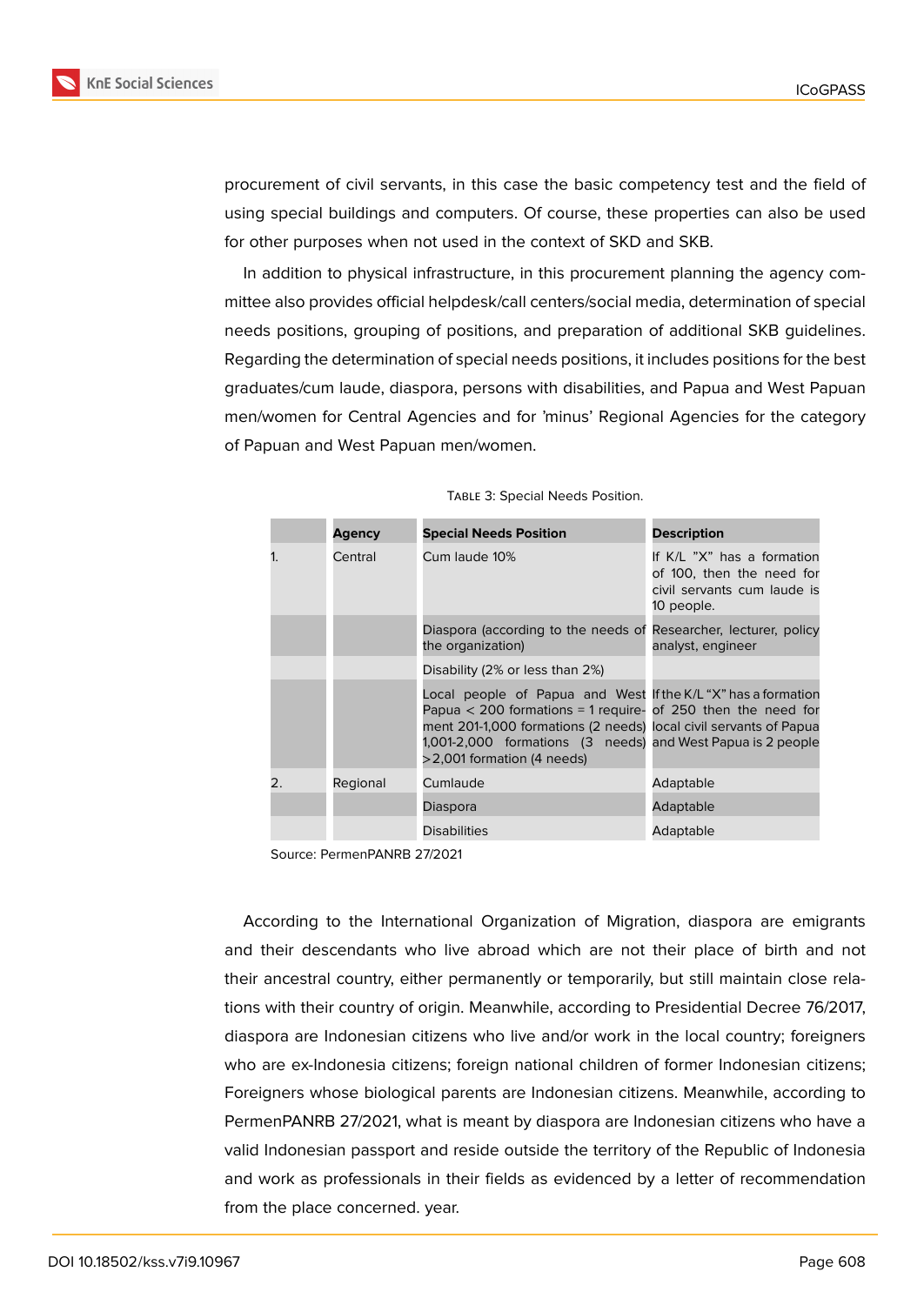How to attract Indonesian diaspora to become civil servants? There are five steps that can be taken to attract diaspora so that they do not brain drain (loss of talent) into brain gain (contribution to investment, trade and transfer of skills) [24], namely: (1) targeted recruitment to fill jobs that are indeed require the unique skills or experience of the diaspora; (2) provide adequate remuneration and facilities, and in accordance with market value; (3) open the possibility of telecommuting/flexible wo[rk a](#page-18-2)rrangement (FWA); (4) conduct socialization with Diaspora Hubs such as Indonesia Diaspora Network (IDN) Global; and (5) adjustment of rules specifically for diaspora recruitment regarding unique backgrounds.

Furthermore, persons with disabilities can apply for the following types of positions: (1) positions whose work is administrative in nature; (b) positions whose work is carried out regularly; (3) positions whose work does not require special requirements; and/or (4) positions in which the work environment does not have a high risk. The problem is what are the factors that cause the low graduation rate of persons with disabilities? This is interesting because the enthusiasm for applying is quite high but the pass rate is relatively low. Indeed persons with disabilities have internal and external limitations. Persons with disabilities have external and internal barriers to meeting the available CPNS quota [25]. External barriers include: (1) incompatibility of the skills of workers with disabilities with existing job requirements and working conditions, for example researchers, policy analysts, extension workers, computer administrators, librarians, and others; (2) lac[k of](#page-18-3) awareness and acceptance in the world of work towards workers with disabilities; (3) the emergence of underestimation of workers with disabilities due to their disability conditions; (4) there is no standard in accepting CPNS in all agencies, either ministries, institutions or local governments; and (5) not yet strong commitment to fulfill the 2% quota from the government.

The internal barriers include: (1) the individual from the workforce with disabilities themselves due to the mentality of children who are not ready to adapt to the world of work, to a new environment, and inadequate infrastructure; (2) family factors, most parents are worried if their children work away from their families and will not be able to be independent; (3) parents want their child to work in the area of origin; (4) people with disabilities tend to choose jobs in companies/offices because they want jobs that match the skills they already have, and (5) some people with disabilities want independent businesses, not working in government agencies and companies.

Meanwhile, positions that cannot be filled by persons with disabilities include: (1) positions whose work is specific and requires physical readiness and ability to carry out activities efficiently without causing physical fatigue; (2) positions whose work requires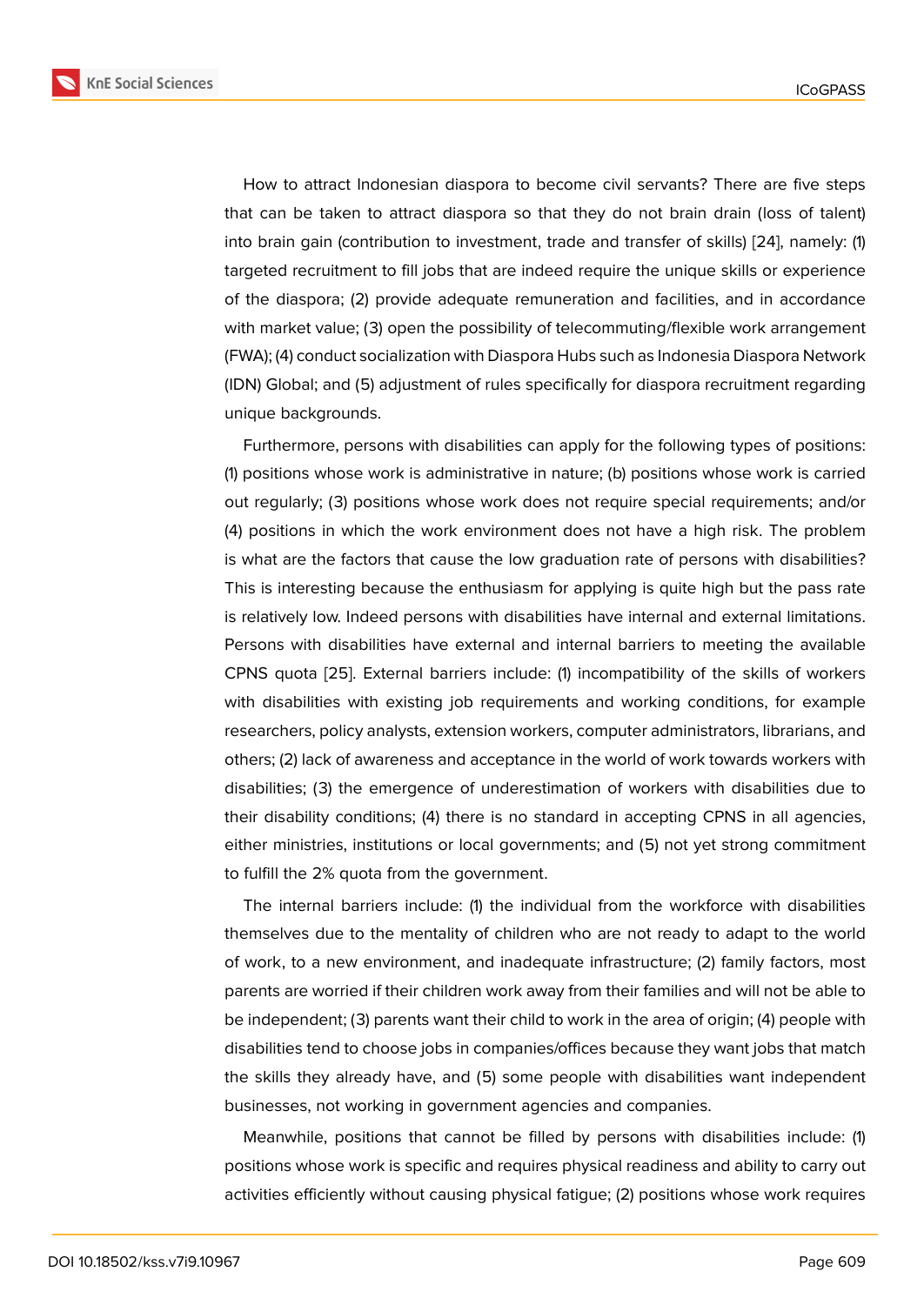high and fast mobility; (3) positions whose working hours are uncertain; (4) positions with specific work situations in handling disasters, riots, and fires; and/or (5) positions whose work environment has a high risk.

The announcement of PNS recruitment vacancies is carried out by the National Selection Committee (Panitia Seleksi Nasional/Panselnas) based on the needs submitted by the agency through the SSCASN portal. In addition, government agencies also announce these vacancies on their respective portals, for at least fifteen calendar days. Announcement of vacancies shall contain: (1) name of position; (2) number of job vacancies, (3) placement work units; (4) educational qualifications; (5) the address and place where the application is intended; (6) schedule of selection stages; (7) application requirements that must be met; and (8) official helpdesk/call center/social media managed by each government agency.

To avoid and prevent the occurrence of corruption, collusion and nepotism (KKN) in determining the graduation of the SKD, the passing grade e system is used. Based on PermenPANRB 35 of 2013 concerning SKD CPNS, threshold values in 2013, passing grades for CPNS applicants are as follows: Personal Characteristics Test (TKP) a maximum of 105 (60%), General Intelligence Test (TIU) a maximum of 75 (50%), and a National Insight Test (TWK) maximum 70 (40%). The number of questions for the TKP is 35 questions, TIU is 30 questions and TWK is 35 questions. In 2014, based on Permenpan and RB No. 29 of 2014 concerning the Threshold Value of TKD CPNS in 2014, the passing grade of TKD CPNS for TKP was increased by 126 to 271 (totaled with TIU 75 and TWK 70). The passing grade score changes every year to place an emphasis on scoring components that are graded. SKD still has a weighted score of 40%.

Government agencies that conduct additional SKB, besides the SKB provides by Panselnasalso contain the type of SKB and the weight of the test scores to be held. Several types of additional SKB include: (1) psychotest; (2) academic potential test; (3) foreign language proficiency test; (4) mental health tests; (5) physical fitness test/aptitude test; (6) practical work test; (7) test the addition of the value of the certificate of competence; (8) interviews; and/or (9) other tests according to the requirements of the position. For regional agencies, it is not allowed to use interviews for additional types of SKB. SKB contributed 60% of the total final selection score. For the record, interviews conducted by K/L have not gone through strict requirements, namely interviewers are not required to have 'certification'. This certification is needed to encourage capacity as a professional interviewer. So that the number and quality of questions submitted are measurable. Such cases have occurred in the recruitment system for prospective employees of Central Bank of Indonesia [26].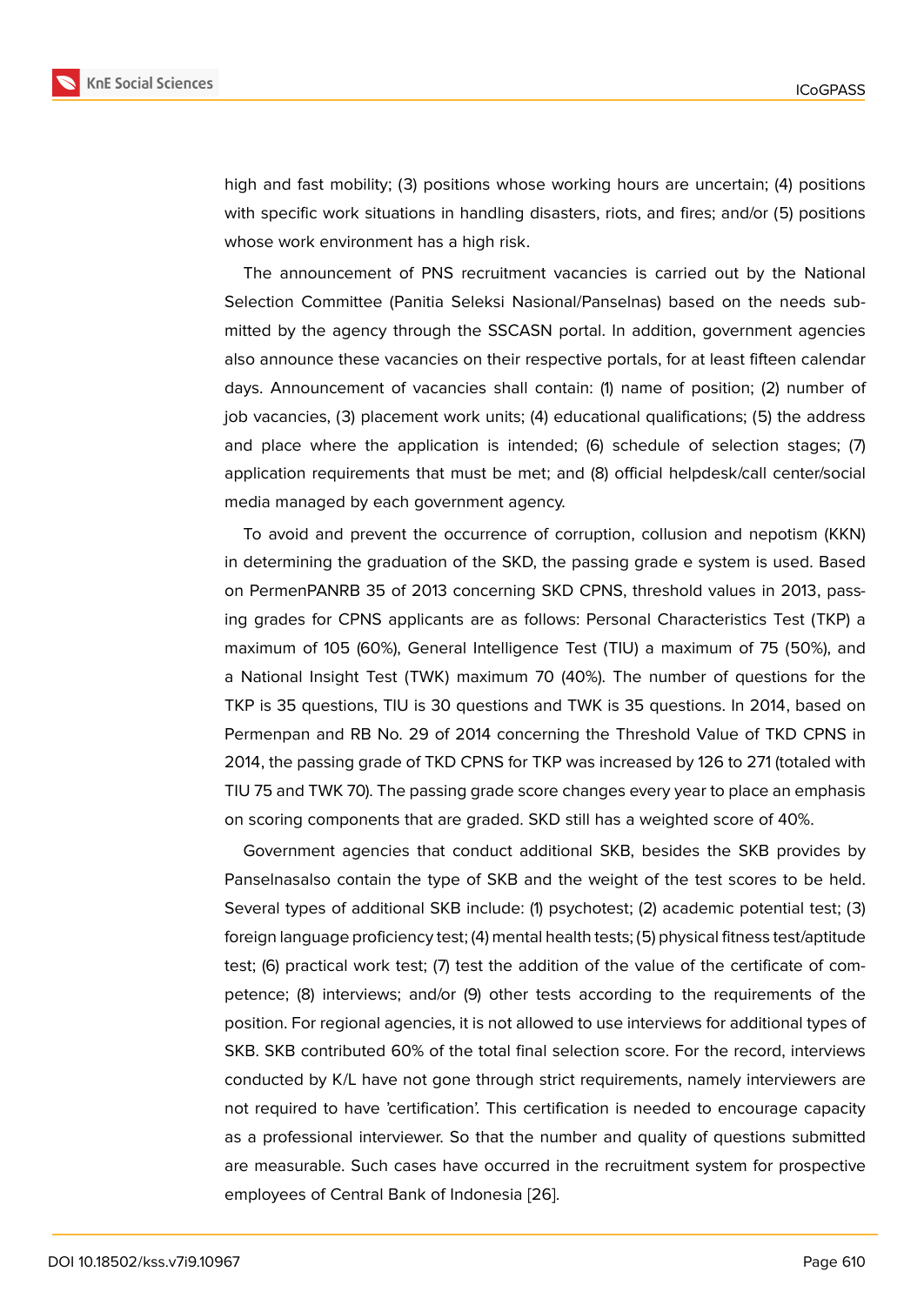

Regarding applicants, from table 1, it can be informed that the acceptance of CPNS is not only from general applicants, but also from special or affirmative applicants. However, it is unfortunate that the applicants were not entirely able to fulfill the specified formation, because they failed in the SKD. However, on the other hand, there are formations that are impossible to fulfill because the number of applicants is below the available formations (diaspora and persons with disabilities). For the diaspora, from 57 formations, only 39 applicants were applied and 23 applicants passed the integration. Likewise for disability formations, out of 2,121 job formations, 2,740 people applied and passed integration as many as 1,808 applicants (still not fulfilling).

### **3.1.2. Recruitment of CPPPK**

The need for competent ASN continues to increase in accordance with the government's objectives in organizing an effective and efficient government wheel. CASN recruitment is the spearhead in getting competent and professional employees. Through the CASN recruitment process, which is based on meritocracy, it is hoped that the bureaucratic order that was once known as employees who work slowly, unprofessionally, prone to corruption, and tends to be non-neutral can be abolished and gradually disappear. ASN consisting of PNS and PPPK must of course be filled by the best sons and daughters of this country, who will face various disruptions in the realm of bureaucracy. Therefore, the selection process for ASN must continue to receive special attention from the government. Various reinforcements in a positive direction must continue to be pursued in order to attract as many world-class bureaucrats as possible.

Superior HR are certainly one of the important factors in realizing the world class bureaucracy. Some concrete steps, such as the transition of most officials from structural positions to functional positions, of course emphasize that ASN in this country must have special competencies to answer various challenges in the implementation of the bureaucracy in this country. It is not enough to stop there, the existence of competent and superior ASN must be prepared from the initial/recruitment stage. Therefore, the pattern of ASN recruitment in Indonesia must continue to be given input and reinforcement in all aspects from various competent parties, in order to increase the chances of realizing smart ASN which in turn will bring Indonesia to the stage of world-class bureaucracy.

Currently in Indonesia there are 400,000 honorary workers (non ASN), which are dominated by teaching staff, health workers, and agricultural extension workers. In order to fulfill Indonesia's vision and mission listed above, ideally it should be recruited for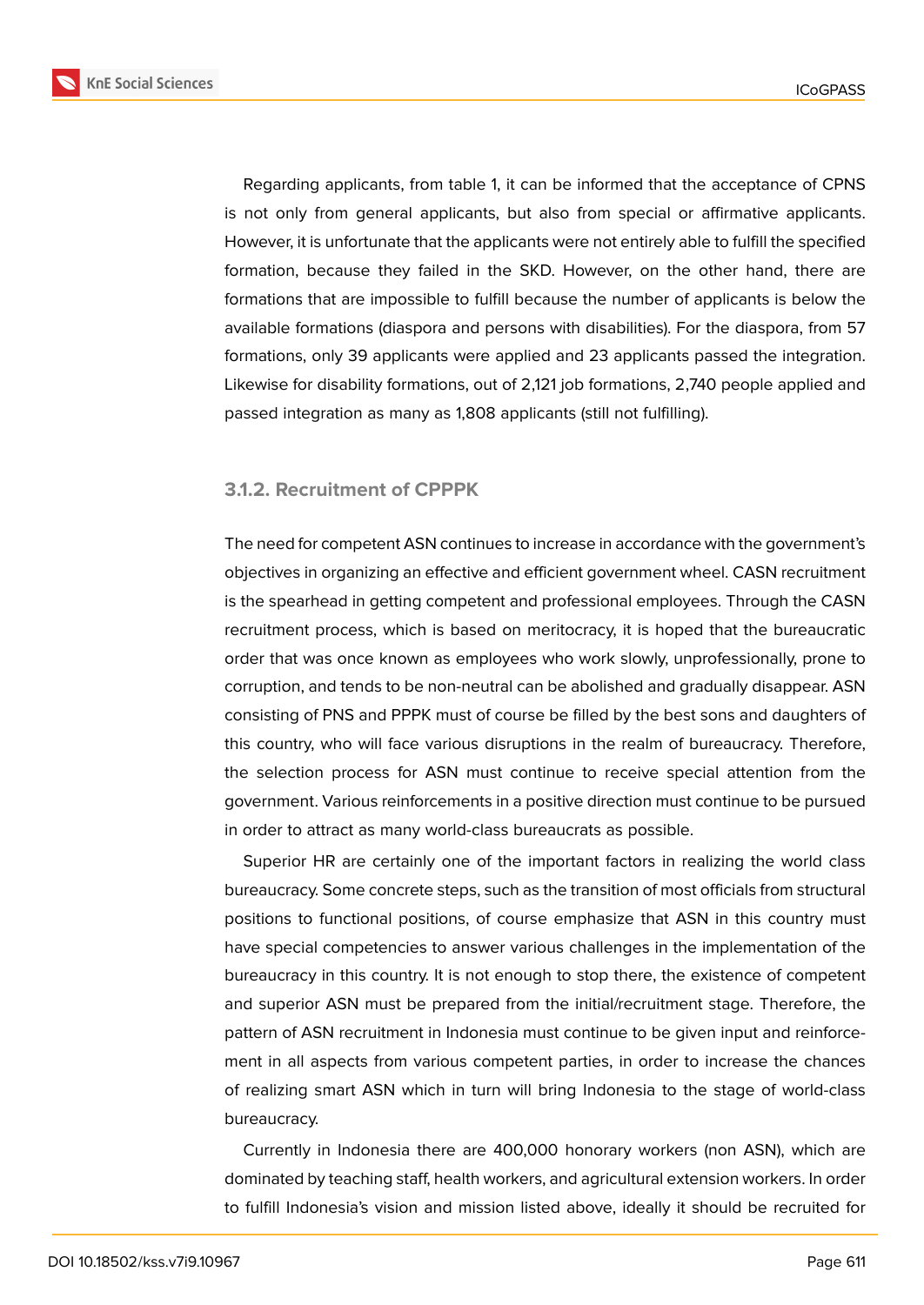experts/professionals in accordance with current needs. Therefore, PPPK can be used as a solution in accordance with the mandate of Law Number 5 of 2014 concerning ASN. The recruitment process for the new era (using CAT) is aimed at obtaining CASNs who are professional in their fields and based on meritocracy. Strengthening the merit system in the CASN recruitment process. The strategic value of the merit system which is about staffing selection, placement, promotion, and compensation should be based on a system of achievement and competence and other factors, such as individual values to improve human resource management [27].

When referring to the context of the logic of thinking in the ASN Law, then in fact the recruitment of PPPK in the Indonesian staffing horizon is really intended for selected people. There are specificities, privileges[, an](#page-18-4)d priorities that indicate that PPPK is not only a forum that will be filled automatically by non-permanent employees or temporary employees, but must meet the criteria and requirements that have been set, and follow a series of selection flows and recruitment mechanisms based on the ASN Law. and the implementing regulations, namely Government Regulation number 49 of 2018 concerning Management of PPPK [28]. PPPK is actually formed to accommodate professional and experienced personnel in certain fields, not to accommodate honorary staff who have served for a long time. So that the placement of honorary workers into PPPK is not the right solution. The numbe[r of](#page-18-5) honorary staff (teachers) in the government reaches 1.6 million people. Not only many, not a few of them have a long service period in serving the country. The large number of honorary workers is certainly expected to get a place as a civil servant. A comprehensive solution is needed starting from certification, verbal, and then being appointed as a civil servant.

The fundamental thing to get professional and experienced employees lies in a strict employee recruitment pattern. In this case, each government agency conducts an analysis related to the formation of positions that need to be filled by the PPPK. If possible, the criteria for determining the formation of the position refers to an analysis of the workload, availability of employees, as well as technical capabilities that are not available/possessed by civil servants who have served. Because in essence, PPPK is a professional and experienced employee (pro-hire) recruited to assist in the development of organizational capacity and performance as well as to fill competency gaps that are not owned by civil servants. So that those who are recruited into PPPK are not merely to accommodate honorary employees who have long served in various government agencies. The PermenPANRB 29 of 2021 has set the goal of PPPK procurement is to get ASN who have high intelligence to help develop organizational capacity and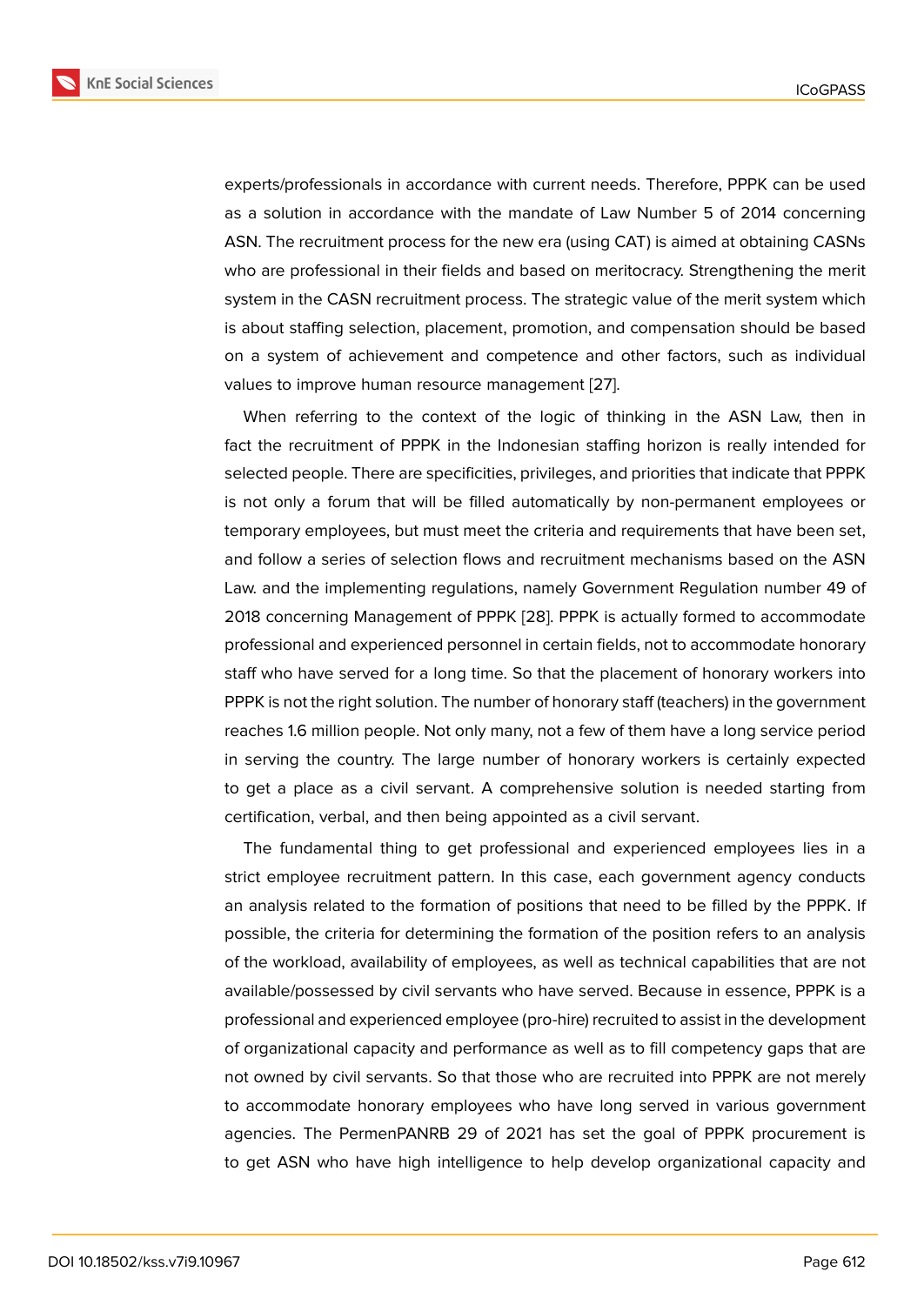

performance, as well as ASN who are able to accelerate the functions and tasks of the organization.

# **3.2. Contextual Bureaucratic Reform on CASN Recruitment System**

In order to strengthen CPNS recruitment, it is necessary to take strategic steps. First, the need for refinement of the CAT method. Some parts of the CAT method that require improvement include improving exam questions, fulfilling infrastructure, and standardizing additional SKB and SKB questions. Improvements to SKD questions are in the form of refinement or validation of questions that have been prepared and the formulation of new questions related to counter-radicalism and terrorism without causing political upheaval. In the case of an additional SKB test to meet the interviewer's certification, so that the interview will run professionally. The SKB should be the main instrument for capturing superior CASN based on expertise and competence, while the SKD should be a supporting instrument to become the basis for each agency to improve managerial and socio-cultural capabilities. Second, filling in vacant formations, by utilizing the ranks below them in accordance with the provisions of PermenPANRB 27/2021 concerning the Procurement of Civil Servants. It is necessary to consider the existence of a special formation for an affirmative quota for local communities as much as a minimum of 10 percent and a maximum of 20 percent in order to ensure that their representation in the bureaucracy is filled. Of course, strict supervision and assistance are needed to ensure that their competencies will still be met according to the required standards. Special formations for 3T affirmative regions should be considered to ensure even distribution of the number and quality of personnel. Third, increasing the intensity of dissemination of CPNS acceptance for diaspora groups and persons with disabilities. This is to answer complaints about the lack of socialization to join as CPNS for diaspora groups and people with disabilities. Fourth, increasing the use of information systems and big data in a responsible manner. The application of SSCASN in ASN recruitment should be appreciated. However, the SSCASN system needs development to be able to read big data and prevent the possibility of hijacking the system by hackers. Fifth, the implementation of CPNS recruitment throughout the year. This is as has been implemented by Singapore. This method will streamline the amount of budget allocation and make it possible to obtain competent employees. The use of technology and information through virtual exams can be considered in the future, as has been done by Bank Indonesia and the Indonesian Institute of Sciences (LIPI) for the recruitment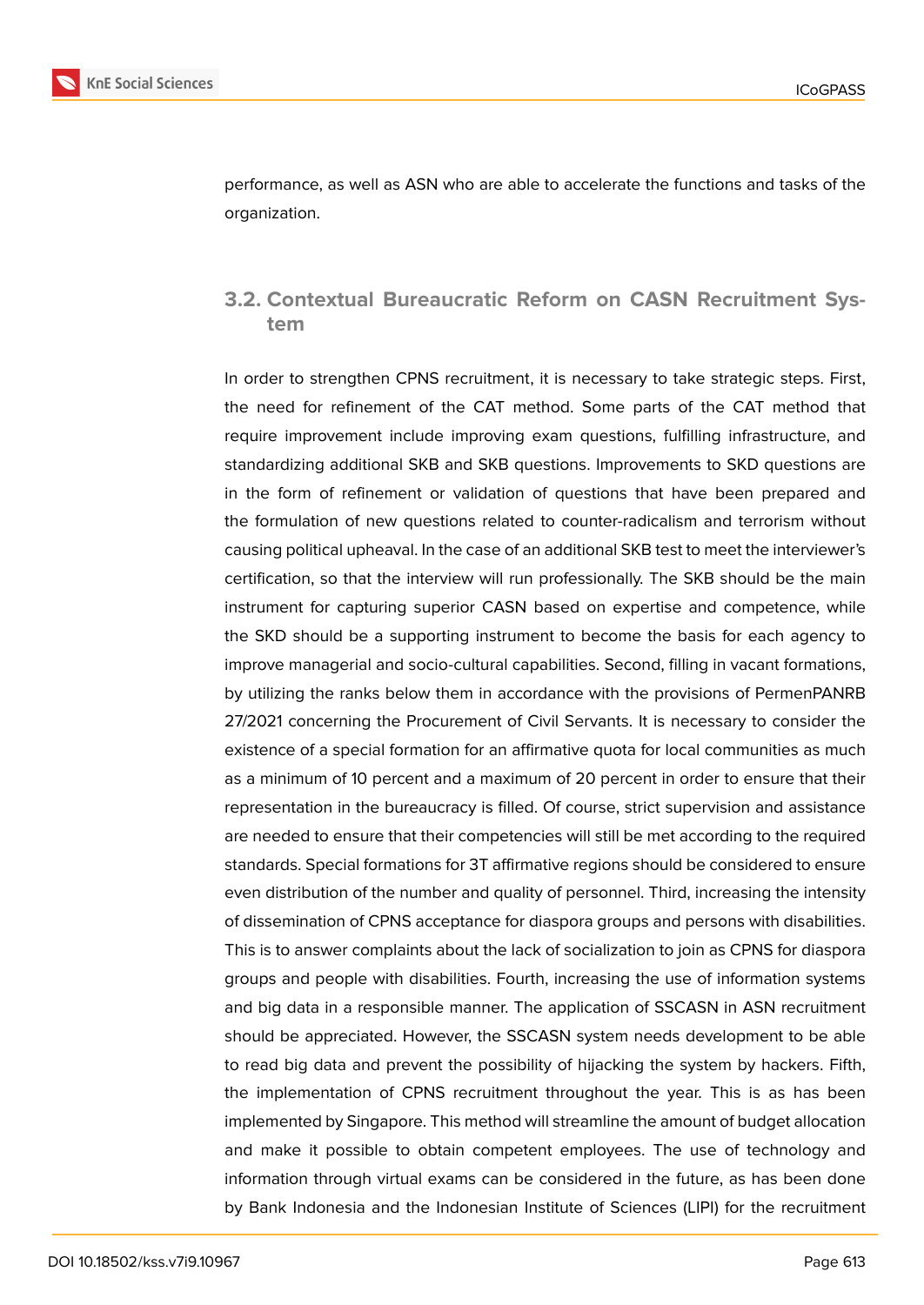

of prospective researchers from diaspora formations. And the sixth, mainstreaming functional positions for CASN, the proportion of administrative positions in the future is expected to be no more than 10%.

Meanwhile, to strengthen the CPPPK recruitment system, several improvements need to be made. First, the CPPPK formation was expanded to functional positions in potential sectors (not only focused on teachers and health workers. The government should focus on PPPK recruitment for potential sectors in accordance with the mandate of Government Regulation number 49 of 2018. The PPPK formation is actually wide open throughout the government agency requires certain competencies that civil servants cannot do. Second, the recruitment system from administrative selection is strengthened by the requirements for the completeness of professional/skilled certification, as well as competency selection in the form of examinations through submission of proposals and presentations according to the needs/targets of each agency, and so on. Exams in the form of managerial and sociocultural no longer dominate and are crucial in the recruitment process, because what is needed is special competence and experience in working in the technical field. Third, welfare aspects including salaries, benefits, facilities need to be displayed from the beginning of recruitment (including FWA). Since the initial publication of CPPPK recruitment includes not only administrative requirements, but also rights and obligations, rewards, work patterns, and others in accordance with the market value of the profession. The application of post-pandemic FWA to ASN can also be started from the PPPK circles who are not directly involved in public services. Fourth, recruitment is opened regularly throughout the year but the selection and acceptance of PPPK can be done according to the formation needs of each agency (not a once-a-year event). This is important considering the needs of the organization are very dynamic. Therefore, agencies have the flexibility in selecting PPPK candidates in order to respond to certain issues that cannot be fulfilled by civil servants.

# **4. CONCLUSIONS**

The fundamental thing to get professional and experienced employees lies in a strict employee recruitment pattern. In carrying out CASN recruitment, the Indonesian government is on the right track. But there are still obstacles in practice. One of the problems that arise in the CASN recruitment process. Indeed, CASN recruitment for both CPNS and CPPPK is intended to accommodate professional and experienced personnel in certain fields or diaspora who have a lot of experience abroad, not only to accommodate honorary staff who have served for a long time. Several related policies are needed to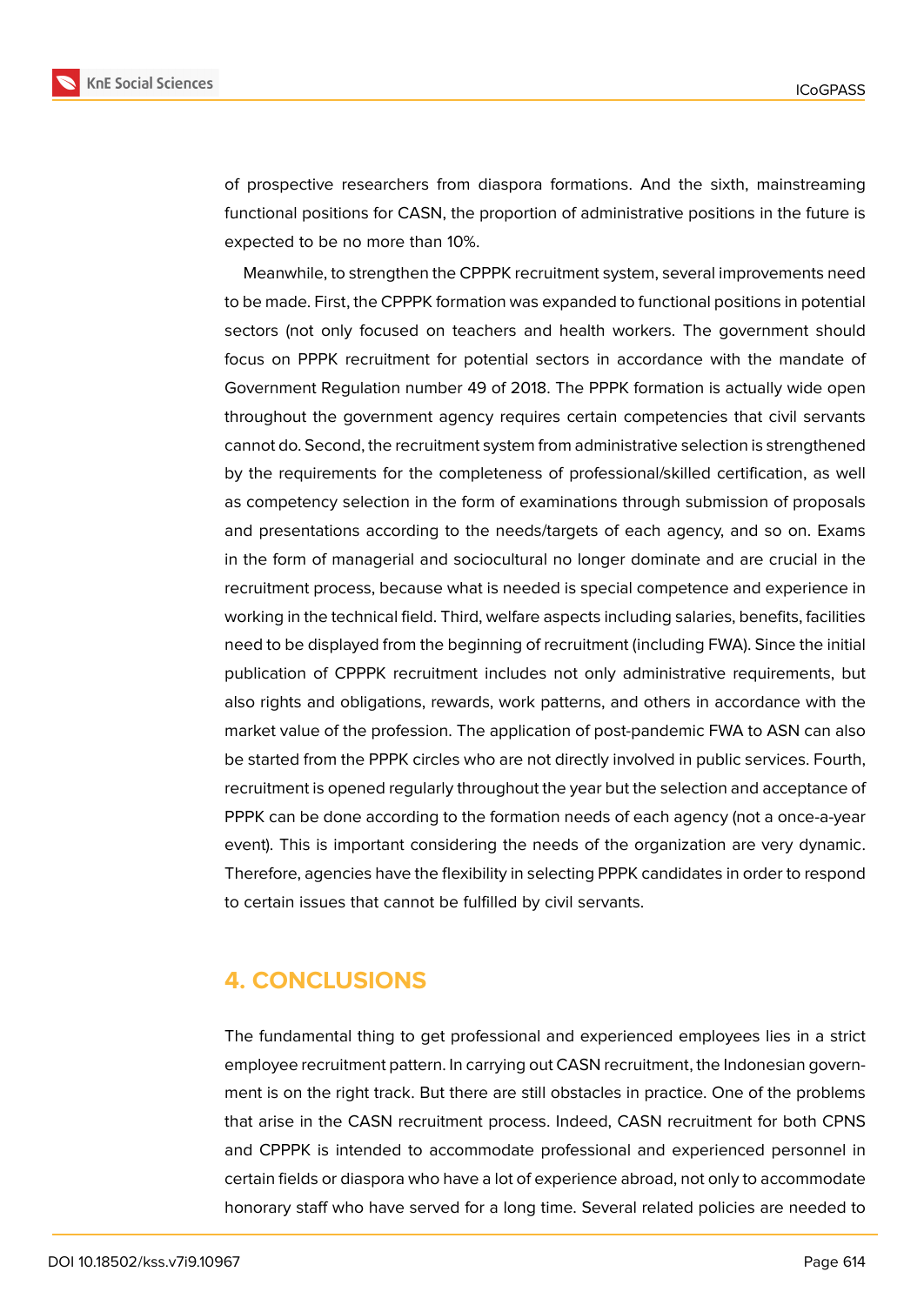

overcome this, and restore the dignity of ASN as a prestigious profession in accordance with statutory regulations. What needs to be built in the future is to strengthen the CASN recruitment pattern based on competence and expertise. As well as additional selection in the form of a contextual exam with the needs of the agency. Exams in the form of managerial and sociocultural competencies no longer dominate the calculation of the final score in the recruitment process, because what is needed is specific technical competence and experience in wrestling in the field.

# **Acknowledgment**

We wish to gratefully acknowledge the main supporter of this research, Head of Center for State Civil Apparatus Management Studies LAN, Yogi Suwarno, and our collague, researcher and policy analyst at Center for State Civil Apparatus Management Studies LAN to support our participation on The Third International Conference on Governance, Public Administration, and Social Science (ICoGPASS). All authors contributed substantially to the methods, intellectual content of the review, and writing and finalisation of the manuscript. All authors read and approved the final manuscript.

# **References**

- [1] Bappenas. Indonesia 2045: Sovereign, forward, just and prosperous. Jakarta: Bappenas; 2019.
- <span id="page-16-0"></span>[2] NRGI, Brookings Institute, World Bank. Worldwide governance indicators 2019. New York: World Bank Group; 2020.
- [3] World Economic Forum (WEF). The global competitiveness report 2019. Geneva: WEF; 2019.
- [4] World Bank. Doing business 2020: Comparing business regulation in 190 economies. Washington: World Bank Group; 2020.
- <span id="page-16-1"></span>[5] Kim PS. How to attract and retain the best in government. International Review of Administrative Sciences. 2008;74(4):637–65.
- <span id="page-16-2"></span>[6] World Bank. Reforming civil service recruitment through computerized examinations in Indonesia. Case study from the global report on improving public sector performance. New York: World Bank Group; 2018.
- [7] Ayumi A. Evaluation of the implementation of the recruitment of prospective civil servants in 2018. Civil Apparatus policy brief number 36 - October 2019. Jakarta: Puskalitpeg, BKN; 2018.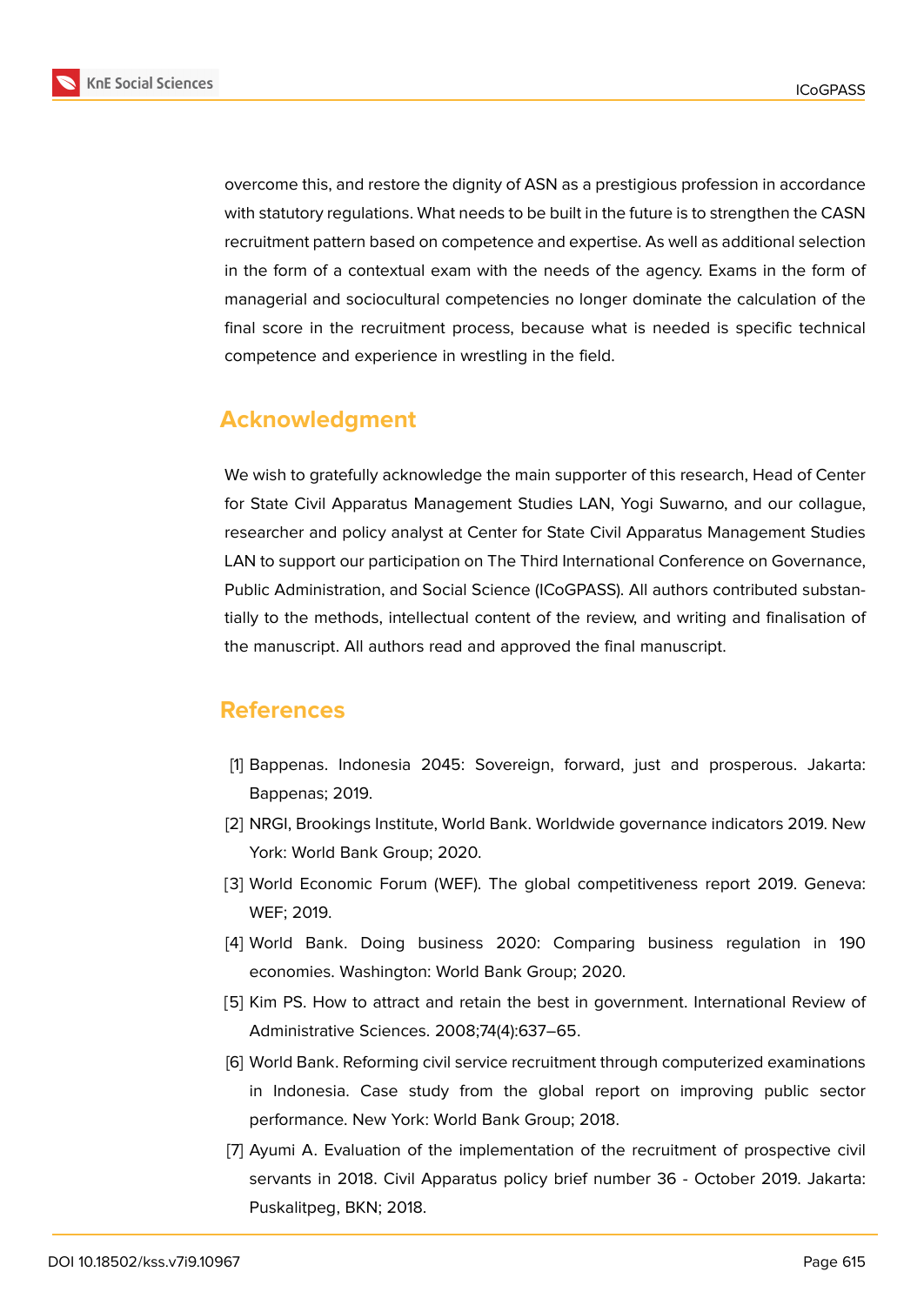

- [8] Prasojo E. Leading bureaucratic reform: Complexity and dynamics of Indonesian bureaucratic change. Jakarta: Kencana; 2020.
- [9] BKN. ASN data as of December 2020. Presentation of the Deputy of Personnel Information System, BKN; FGD of Recruitment Overview for ASN, 2021 Mar 24, Jakarta, Indonesia.
- <span id="page-17-0"></span>[10] Bappenas. ASN needs in the regions for the implementation of the RPJMN 2020- 2024. Presentation of the Director of Regional Autonomy, Bappenas; FGD of Development Planning for Affirmative Area, 2019 Apr 26, Jakarta, Indonesia.
- [11] Lavigna RJ, Hays SW. Recruitment and selection of public workers: An international compendium of modern trends and practices. Public Personnel Management. 2004;33(3), 237–253.
- <span id="page-17-1"></span>[12] Kim S, O'Connor JG. Assessing electronic recruitment implementation in state governments: Issues and challenges. Public Personnel Management. 2009;38(1):47– 66.
- <span id="page-17-2"></span>[13] Van Acker W. Civil service recruitment: Recruiting the right persons the right way. Governance global practice notes Nov 2019 no. 20. Washington DC: World Bank Group.
- <span id="page-17-3"></span>[14] Dwiyanto A. Contextual Bureaucratic Reform: Back on the Right Track. Yogyakarta: UGM Press; 2015
- <span id="page-17-4"></span>[15] Bappenas. National medium term development plan (RPJMN) 2020-2024. Further regulated in Presidential regulation no. 18 of 2020; 2020.
- <span id="page-17-5"></span>[16] KemenPANRB. Grand design for ASN development 2020-2024. Jakarta: Deputy for Apparatus HR, KemenPANRB; 2018.
- <span id="page-17-6"></span>[17] Seknas FITRA. Straightening the direction of bureaucratic reform in Indonesia. Jakarta: FITRA Publishing; 2018.
- [18] Meyer-Sahling J, Schuster C, Mikkelsen KS. Civil service management in developing countries: What works? Evidence from a survey with 23.000 civil servants in Africa, Asia, Eastern Europe and Latin America. Nottingham: University of Nottingham; 2018.
- <span id="page-17-7"></span>[19] Ciobanu A, Androniceanu A. Civil servants motivation and work performance in Romanian public institutions. Paper presented at: 3rd Economics & Finance Conference; 2015 Apr 14-17; Rome, Italy; and the 4th Economics & Finance Conference; 2015 Aug 25-28; London, UK. Procedia Economics and Finance. 2015;30:164–174.
- <span id="page-17-8"></span>[20] Vandenabeele W, Depré R, Hondeghem A, Yan S. The motivational patterns of civil servants. Viešoji Politika Ir Administravimas. 2004;13:52-63.